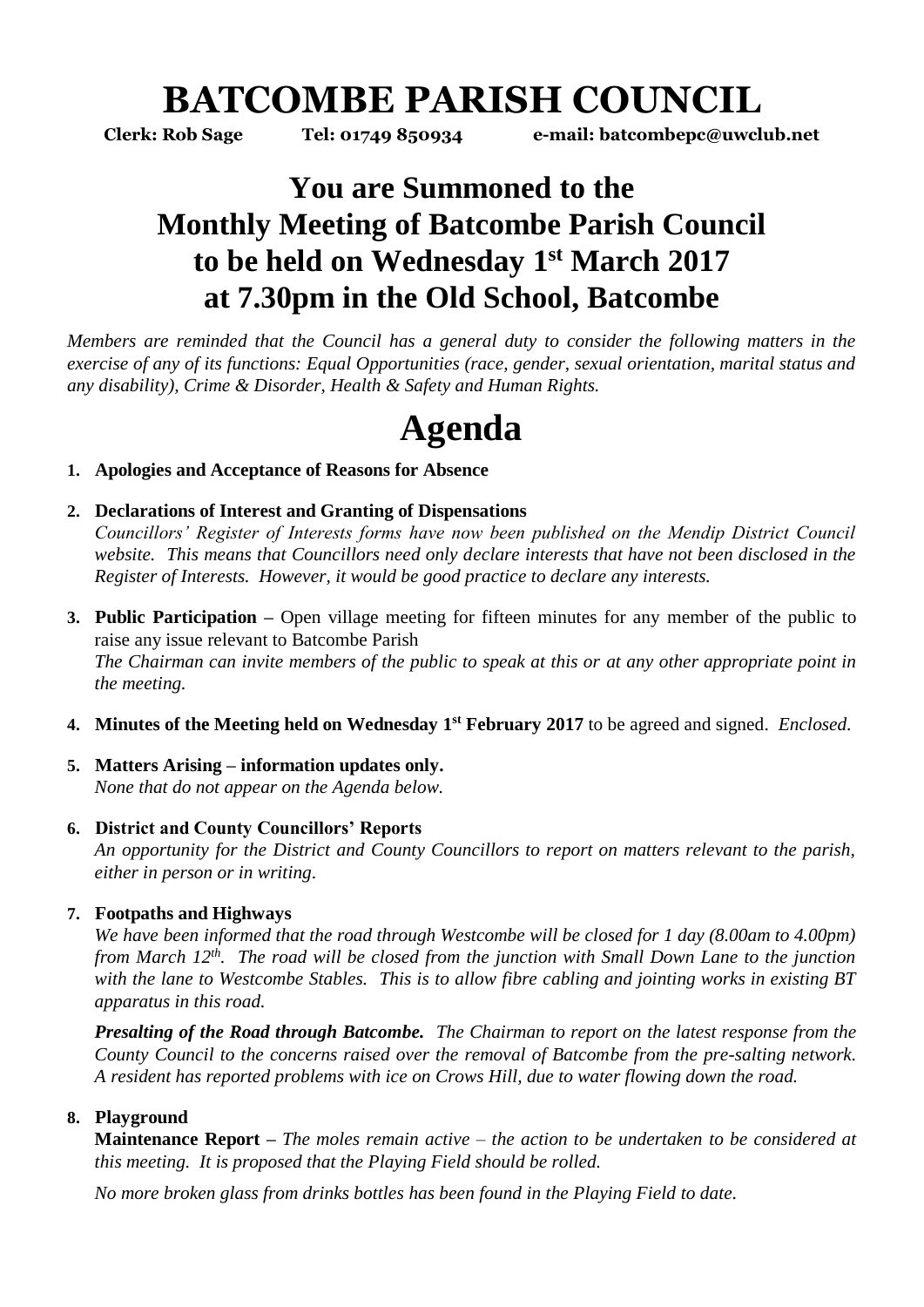*Gardens of Avalon will begin cutting the grass in the Playing Field on Tuesday March 7th and fortnightly thereafter. We have agreed with Mr Sparkes that no work will take place while he is cutting the grass, and so need to bear this in mind when planning the rolling.*

*Mainstay Projects have not yet undertaken the promised remedial works to the play equipment.* 

#### **9. Planning Applications:**

Planning Application No: 2017/0220/TCA

T1 Pine Fell to ground level. Reduce T2 and T3 Acers to 2m and shape.

Neatherlea, Back Lane, Batcombe – Works/Felling Trees in a CA.

*The Pine is a "high water demand tree growing on highly shrinkable clay soil, and too close to neighbouring property. It will not be able to reach fill mature height in this location. The owners intend to replace this tree with a more suitable ornamental garden tree."*

Planning Application No: 2017/0221/TCA T1 Willow Fell to ground level.

Pastoral, Kale Street [Millards Hill], Batcombe – Works/Felling Trees in a CA.

*"Applicant feels this tree has grown too large for the garden and is poorly situated. They are intending to plant something more suitable in its place."* 

#### Planning Application No: 2017/0227/LBC

Conversion of barn for residential accommodation, re-instatement of adjacent shed (part-demolished) to provide a kitchen, and opening a blocked doorway to link the two buildings.

Elm House, Kale Street, Batcombe – Listed Building Consent.

*No plans as yet, but should be available for the meeting. It is not clear whether a full planning application will follow and I wasn't able to speak to the case officer before sending out the Agendas.*

#### **Planning Application Updates.**

*The District Council had no objection to the felling of the Beech Tree at Batch Orchard. Although we have not been formally notified yet the tree officer has stated that he has no objections to the proposed works to the Horse Chestnut at Batch Orchard, which is similar to previous works on the tree. He responded to our concern about the identity of the applicant by noting that, as with other planning applications, you do not have to own the property to make an application.* 

#### **10. Annual Parish Meeting**

*Iona FitzGerald to report back on whether a speaker from the Somerset Wildlife Trust is able to come to the Annual Parish Meeting on Wednesday 5th April.*

#### **11. Notice Boards**

*Following the discussion regarding notice boards at the last meeting Mr Peter Glaisher from Westcombe has volunteered to repair the notice board at Westcombe for the cost of a new piece of Perspex, estimated at £30. The notice board needs new Perspex, a new back and a new pinboard but the main body of the notice board is hardwood and serviceable. As this would save the Council around £200, it is appropriate for the Council to consider this offer. As the original decision was made more than six months ago there is no need for a special resolution if the Council were to decide to accept Mr Glaisher's offer. It should be noted that when the Council decided to purchase a new notice board the estimated cost of repairing the old notice board was £200.*

*Regarding, the notice board on the churchyard wall I have contacted to the Churchwarden, Mr Nigel Humphries who feels the PCC would be happy with a black notice board. He also urges the Parish Council to accept Mr Glaisher's offer and suggests that the Parish Council might like to donate some of the money saved to the Church Roof Appeal. The Parish Council has no power to make a grant towards the repair of the Church roof, so any grant would have to be made under the Section 137 power which allows the Parish Council to make payments on items where it does not have the power to do so, provided the payment is commensurate with the benefit to local residents.*